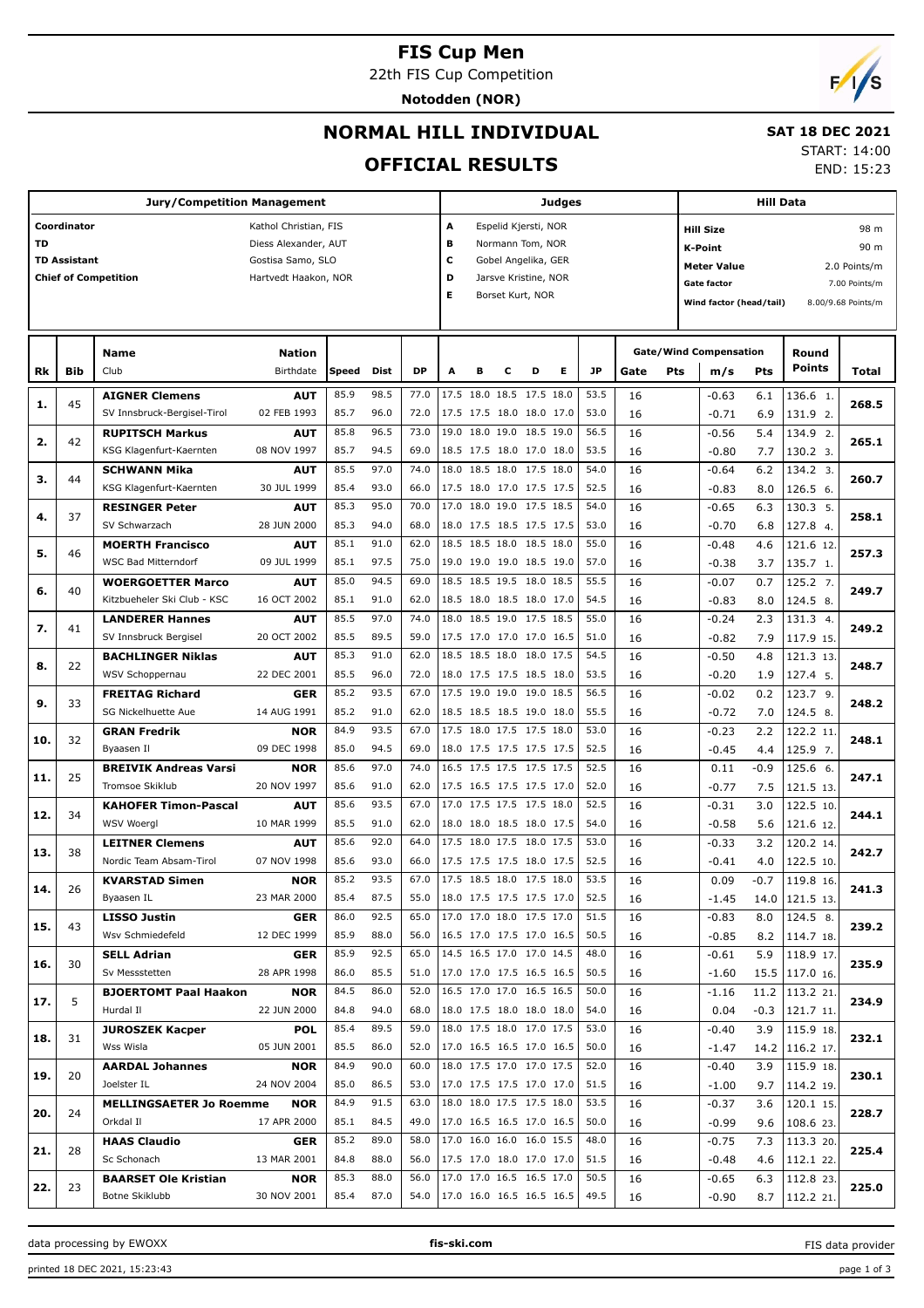# **FIS Cup Men**

22th FIS Cup Competition

**Notodden (NOR)**



# **NORMAL HILL INDIVIDUAL**

#### **SAT 18 DEC 2021**  $4:00$

### **OFFICIAL RESULTS**

| START: 14:00 |            |
|--------------|------------|
|              | END: 15:23 |

|           |            | <b>Name</b>                    | <b>Nation</b> |       |             |           |   |   |                          |   |   |           |      |     | <b>Gate/Wind Compensation</b><br>m/s<br>$-0.15$ |            | Round         |       |
|-----------|------------|--------------------------------|---------------|-------|-------------|-----------|---|---|--------------------------|---|---|-----------|------|-----|-------------------------------------------------|------------|---------------|-------|
| <b>Rk</b> | <b>Bib</b> | Club                           | Birthdate     | Speed | <b>Dist</b> | <b>DP</b> | A | в | c                        | D | Е | <b>JP</b> | Gate | Pts |                                                 | <b>Pts</b> | <b>Points</b> | Total |
| 23.       | 27         | <b>JOERGENSEN Sindre Ulven</b> | <b>NOR</b>    | 85.1  | 90.0        | 60.0      |   |   | 16.0 16.5 17.0 15.5 15.5 |   |   | 48.0      | 16   |     |                                                 | 1.5        | 109.5 25.     | 222.3 |
|           |            | Asker Skiklubb                 | 13 JAN 2002   | 85.0  | 86.5        | 53.0      |   |   | 17.0 16.0 17.0 17.0 16.5 |   |   | 50.5      | 16   |     | $-0.96$                                         | 9.3        | 112.8 20.     |       |
| 24.       | 39         | <b>ROTH Luca</b>               | <b>GER</b>    | 85.5  | 91.5        | 63.0      |   |   | 17.0 17.5 17.5 17.5 17.5 |   |   | 52.5      | 16   |     | 0.29                                            | $-2.3$     | 113.2 21.     | 219.2 |
|           |            | Sv Messstetten                 | 14 APR 2000   | 85.2  | 86.0        | 52.0      |   |   | 17.0 16.5 17.5 18.0 15.5 |   |   | 51.0      | 16   |     | $-0.31$                                         | 3.0        | 106.0 24.     |       |
| 25.       | 35         | <b>JOJKO Arkadiusz</b>         | <b>POL</b>    | 85.5  | 88.0        | 56.0      |   |   | 17.0 17.5 17.0 17.0 17.0 |   |   | 51.0      | 16   |     | $-0.60$                                         | 5.8        | 112.8 23.     | 218.2 |
|           |            | Wss Wisla                      | 30 AUG 2002   | 85.5  | 85.0        | 50.0      |   |   | 17.0 16.5 16.5 17.5 17.0 |   |   | 50.5      | 16   |     | $-0.51$                                         | 4.9        | 105.4 26.     |       |
| 26.       | 29         | <b>JOJKO Szymon</b>            | <b>POL</b>    | 85.1  | 86.5        | 53.0      |   |   | 17.5 17.0 17.5 17.5 17.0 |   |   | 52.0      | 16   |     | $-0.40$                                         | 3.9        | 108.9 26.     | 214.7 |
|           |            | Wss Wisla                      | 24 JUL 2001   | 84.8  | 84.0        | 48.0      |   |   | 17.0 17.0 16.0 17.5 16.5 |   |   | 50.5      | 16   |     | $-0.75$                                         | 7.3        | 105.8 25.     |       |
| 27.       | 21         | <b>HAUGENG Simen Meen</b>      | <b>NOR</b>    | 84.9  | 83.5        | 47.0      |   |   | 16.5 16.5 16.5 16.5 16.5 |   |   | 49.5      | 16   |     | $-0.56$                                         | 5.4        | 101.9 28.     | 203.9 |
|           |            | Fossum IF                      | 15 JAN 2000   | 85.0  | 83.5        | 47.0      |   |   | 15.5 16.0 16.5 16.5 16.0 |   |   | 48.5      | 16   |     | $-0.67$                                         | 6.5        | 102.0 27.     |       |
| 28.       | 36         | <b>NIZNIK Adam</b>             | <b>POL</b>    | 85.2  | 82.5        | 45.0      |   |   | 16.0 16.5 16.0 17.0 14.5 |   |   | 48.5      | 16   |     | $-0.99$                                         | 9.6        | 103.1 27.     | 200.0 |
|           |            | Ts Wisla zakopane              | 07 OCT 2002   | 85.0  | 80.5        | 41.0      |   |   | 16.5 17.0 16.5 16.5 16.0 |   |   | 49.5      | 16   |     | $-0.66$                                         | 6.4        | 96.9 29.      |       |
| 29.       | 19         | <b>DEVYATKIN Nikita</b>        | <b>KAZ</b>    | 84.5  | 83.0        | 46.0      |   |   | 17.0 16.0 17.0 16.0 17.5 |   |   | 50.0      | 16   |     | $-0.35$                                         | 3.4        | 99.4<br>29.   | 196.5 |
|           |            |                                | 03 APR 1999   | 84.3  | 83.0        | 46.0      |   |   | 16.0 16.0 17.0 16.0 16.5 |   |   | 48.5      | 16   |     | $-0.27$                                         | 2.6        | 97.1 28.      |       |
| 30.       | 7          | <b>OPSAHL Martin Tonby</b>     | <b>NOR</b>    | 84.0  | 79.5        | 39.0      |   |   | 14.5 15.5 15.0 15.5 16.0 |   |   | 46.0      | 16   |     | $-0.97$                                         | 9.4        | 94.4<br>30.   | 184.0 |
|           |            | Lommedalen IL                  | 26 JUL 2004   | 83.8  | 79.0        | 38.0      |   |   | 16.0 16.5 15.5 16.5 16.0 |   |   | 48.5      | 16   |     | $-0.32$                                         | 3.1        | 89.6 30.      |       |

|     |                | Not qualified for final round                    |                           |      |      |        |                          |  |      |    |         |      |      |
|-----|----------------|--------------------------------------------------|---------------------------|------|------|--------|--------------------------|--|------|----|---------|------|------|
| 31. | 18             | <b>MYRVANG Sigurd</b><br>Askim IF, Kollenhopp    | <b>NOR</b><br>13 APR 2004 | 84.8 | 80.0 | 40.0   | 16.5 15.5 16.5 16.5 16.0 |  | 49.0 | 16 | $-0.53$ | 5.1  | 94.1 |
| 32. | $\overline{4}$ | <b>LANGMO Isak Andreas</b><br>Fjelloern IL       | <b>NOR</b><br>27 JUL 2004 | 85.3 | 81.0 | 42.0   | 16.0 15.5 16.0 16.0 16.0 |  | 48.0 | 16 | $-0.35$ | 3.4  | 93.4 |
| 33. | 17             | <b>MYHRE Iver</b><br>Vallset IL                  | <b>NOR</b><br>15 JUL 2003 | 84.9 | 77.5 | 35.0   | 16.0 16.5 16.5 16.0 16.5 |  | 49.0 | 16 | $-0.84$ | 8.1  | 92.1 |
| 34. | 16             | <b>SELBEKK-HANSEN Richard</b><br>Gausdal Skilag  | <b>NOR</b><br>18 MAR 2003 | 84.7 | 78.0 | 36.0   | 16.0 15.5 16.0 16.5 16.5 |  | 48.5 | 16 | $-0.68$ | 6.6  | 91.1 |
| 35. | 8              | <b>UTBY Boerge Hansen</b><br>Tromsoe Skiklub     | <b>NOR</b><br>19 MAY 2000 | 84.9 | 76.5 | 33.0   | 16.0 16.0 16.5 16.0 15.5 |  | 48.0 | 16 | $-0.95$ | 9.2  | 90.2 |
| 36. | $\mathbf{1}$   | <b>AADALEN Adrian</b><br>Troegstad Skiklubb      | <b>NOR</b><br>16 FEB 2004 | 85.2 | 78.5 | 37.0   | 16.5 16.5 16.5 16.5 16.0 |  | 49.5 | 16 | $-0.20$ | 1.9  | 88.4 |
| 37. | 13             | <b>NAZARENKO Svyatoslav</b>                      | <b>KAZ</b><br>07 AUG 2004 | 84.0 | 77.5 | 35.0   | 14.0 13.0 15.5 14.5 15.0 |  | 43.5 | 16 | $-0.76$ | 7.4  | 85.9 |
| 38. | 11             | <b>KADYROV Ilshat</b><br>Almaty Ski Club         | <b>KAZ</b><br>03 MAY 2004 | 84.4 | 71.0 | 22.0   | 15.5 16.0 16.0 16.0 15.5 |  | 47.5 | 16 | $-1.28$ | 12.4 | 81.9 |
| 39. | 6              | <b>OESTVOLD Fabian</b><br>Lensbygda Sk           | <b>NOR</b><br>26 JAN 2005 | 84.8 | 71.5 | 23.0   | 16.0 16.0 15.5 15.5 15.5 |  | 47.0 | 16 | $-1.22$ | 11.8 | 81.8 |
| 40. | 9              | <b>THORSHOV Oeystein</b><br>Skimt                | <b>NOR</b><br>15 AUG 2002 | 85.6 | 72.0 | 24.0   | 14.0 14.5 15.5 15.0 13.5 |  | 43.5 | 16 | $-1.16$ | 11.2 | 78.7 |
| 41. | $\overline{2}$ | <b>ASLESEN Sindre Trier</b><br>Kongsberg IF hopp | <b>NOR</b><br>04 SEP 2002 | 84.2 | 75.5 | 31.0   | 15.0 15.0 16.0 14.5 14.5 |  | 44.5 | 16 | 0.00    | 0.0  | 75.5 |
| 42. | 12             | <b>KRAVTSOV Sergey</b>                           | <b>KAZ</b><br>28 JAN 2002 | 85.0 | 69.5 | 19.0   | 12.5 13.5 13.5 14.5 13.5 |  | 40.5 | 16 | $-1.10$ | 10.6 | 70.1 |
| 43. | 14             | <b>TURSUNZHANOV Nurshat</b>                      | <b>KAZ</b><br>08 FEB 2003 | 84.7 | 67.0 | 14.0   | 14.0 15.0 14.5 15.0 14.5 |  | 44.0 | 16 | $-1.21$ | 11.7 | 69.7 |
| 44. | 15             | <b>KLIMOV Nikolay</b>                            | <b>KAZ</b><br>28 JUL 2005 | 84.6 | 67.0 | 14.0   | 14.0 13.0 13.5 14.0 13.5 |  | 41.0 | 16 | $-1.42$ | 13.7 | 68.7 |
| 45. | 10             | <b>OYVINDSSON Anton</b>                          | <b>ISL</b><br>05 JUL 2002 | 84.0 | 58.0 | $-4.0$ | 13.0 13.0 13.0 13.0 13.0 |  | 39.0 | 16 | $-1.20$ | 11.6 | 46.6 |